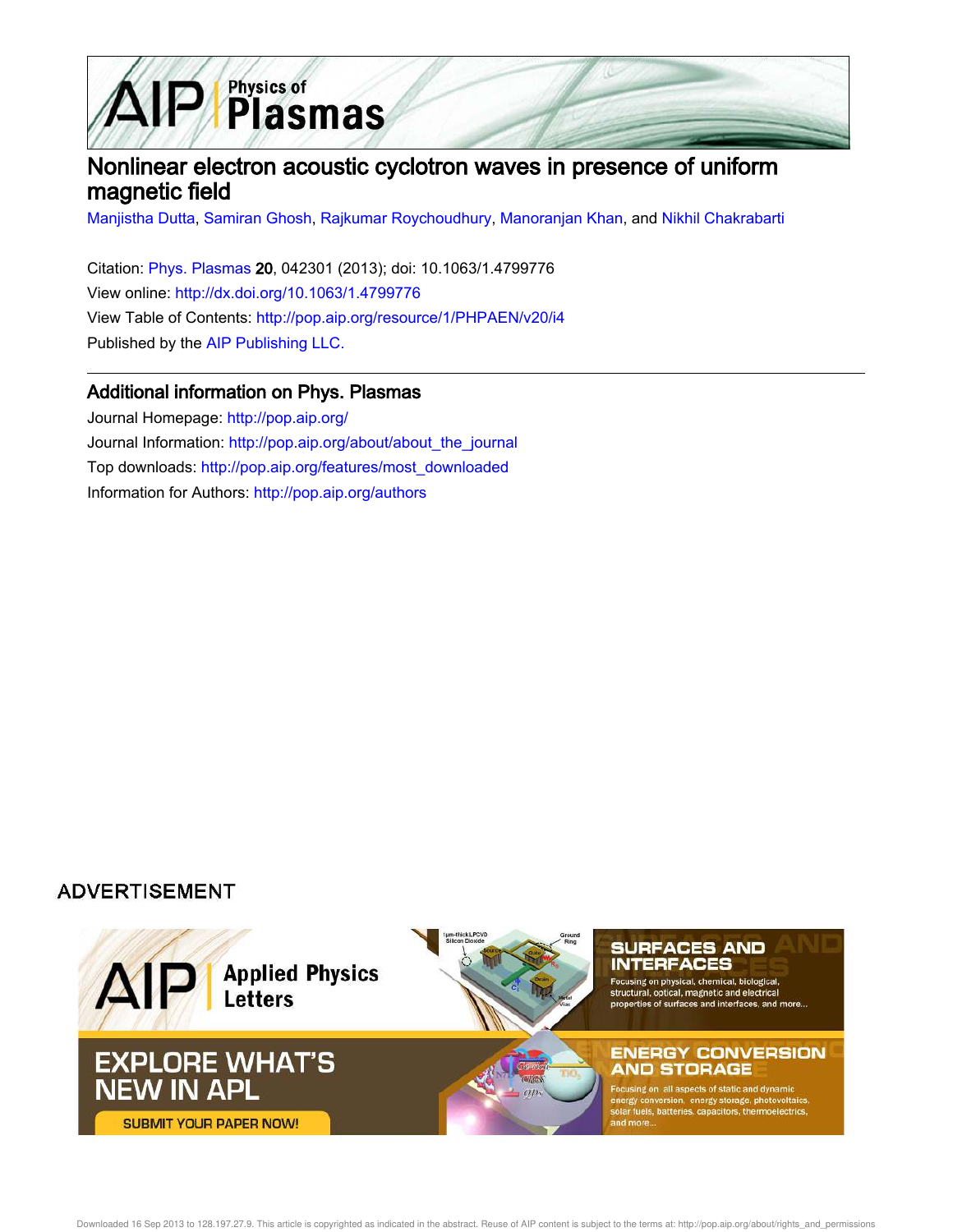

## Nonlinear electron acoustic cyclotron waves in presence of uniform magnetic field

Manjistha Dutta,<sup>1</sup> Samiran Ghosh,<sup>2</sup> Rajkumar Roychoudhury,<sup>3</sup> Manoranjan Khan,<sup>1</sup> and Nikhil Chakrabarti<sup>4</sup>

Department of Instrumentation Science, Jadavpur University, Kolkata 700 032, India Department of Applied Mathematics, University of Calcutta, 92, Acharya Prafulla Chandra Road, Kolkata 700 009, India Indian Statistical Institute, Kolkata 700 108, India Saha Institute of Nuclear Physics, 1/AF Bidhannagar, Kolkata 700 064, India

(Received 6 February 2013; accepted 20 March 2013; published online 4 April 2013)

Nonlinear electron acoustic cyclotron waves (EACW) are studied in a quasineutral plasma in presence of uniform magnetic field. The fluid model is used to describe the dynamics of two temperature electron species in a stationary charge neutral inhomogeneous background. In long wavelength limit, it is shown that the linear electron acoustic wave is modified by the uniform magnetic field similar to that of electrostatic ion cyclotron wave. Nonlinear equations for these waves are solved by using Lagrangian variables. Results show that the spatial solitary wave-like structures are formed due to nonlinearities and dispersions. These structures transiently grow to larger amplitude unless dispersive effect is actively operative and able to arrest this growth. We have found that the wave dispersion originated from the equilibrium inhomogeneity through collective effect and is responsible for spatiotemporal structures. Weak dispersion is not able to stop the wave collapse and singular structures of EACW are formed. Relevance of the results in the context of laboratory and space plasmas is discussed.  $\odot$  2013 American Institute of Physics. [http://dx.doi.org/10.1063/1.4799776]

### I. INTRODUCTION

The study of large amplitude oscillations and waves has been highly appreciated among physicist due to their applications in many plasma based experiments and observations.<sup>1</sup> In laboratory plasma, laser assisted particle acceleration,<sup>2</sup> beam plasma interactions inertial fusion, and in space plasma heating are common examples where such large amplitude nonlinear waves play a significant role. The other motivation behind this work is that there is a class of nonlinear problem which can be solved analytically by Lagrangian transformation method.<sup>3</sup> In plasma physics, exact nonlinear solution are rare in literature. Here, we have demonstrated an example of such nonlinear wave, namely, Electron Acoustic Cyclotron Wave (EACW) and prescribed a method of exact solution. In absence of magnetic field the mode is simply electron acoustic wave (EAW) mode and the name suggests that electrons are involved in the wave dynamics, and therefore, it is a high frequency wave.<sup>4</sup> This wave arises in a plasma with highly dense energetic electrons which we often call as hot electrons and diluted cold electrons, respectively,<sup>5,6</sup> in the background of inhomogeneous static positively charged ions. Because of the high mobility of the hot electrons, this particular wave has a chance to be in the collisionless damping regime unless some criteria for density and temperature of two electron species are fulfilled.<sup>7</sup> First, the hot electron density must be higher than cold electron density and second, cold electron temperature should be much less than that of hot electrons.<sup>8</sup> The electron acoustic speed in such plasma is given by  $c_{se} = \sqrt{T_h/m_{eff}}$ , where  $T_h$  is the hot electron temperature and  $m_{\text{eff}}$  is the modified cold

electron mass enhanced by the equilibrium density ratio of hot and cold electron species as,  $m_{eff} = m n_{h0}/n_{c0}$ . The general mechanism of this particular mode is that the cold electrons behave like massive particles and oscillate in a background of Boltzmann distributed hot electrons which provide the oscillation energy.<sup>9</sup> The phase velocity of the wave lies between the thermal velocity of cold and hot electron species as  $v_c < \omega/k < v_h$ , where  $v_{c,h} = (T_{c,h}/m)^{1/2}$ ,  $T_c$ is the temperature of cold electron,  $k$  is the wave vector.

Because of two electron species and their rich varieties, several studies have been performed on the analysis of nonlinear behavior of  $EAW$ .<sup>10–13</sup> Some of the analyses describe modulation of EAW, nonlinear Schrödinger equation (NLSE) for this mode, or formation of electrostatic solitary waves for different conditions in unmagnetized plasma.<sup>14,15</sup> However, the usual occurrence of EAW in earth's magnetosphere is inspiring for a detailed investigation of large amplitude analysis of this mode in a magnetized plasma. Few past studies are devoted to investigate the nonlinear behavior of EAW and coupling with cyclotron waves in a magnetized plasma.<sup>16,17</sup> But the essence of the convective nonlinearity with its full glory was missing. It has been argued for years that EAW has potential importance in interpreting Broadband Electrostatic Noise (BEN) in geomagnetic tail, hiss in polar cusp region, and other emissions in parts of magnetosphere.<sup>15,18,19</sup> Fast Auroral Snapshot observations in Auroral Kilometric Radiation source region have detected intense packet of large amplitude nonlinear electron acoustic waves; $^{20}$  whereas POLAR and Geotail observations also signify nonlinear solitary waves associated with this mode. Also in recent past, this wave has been found to exist in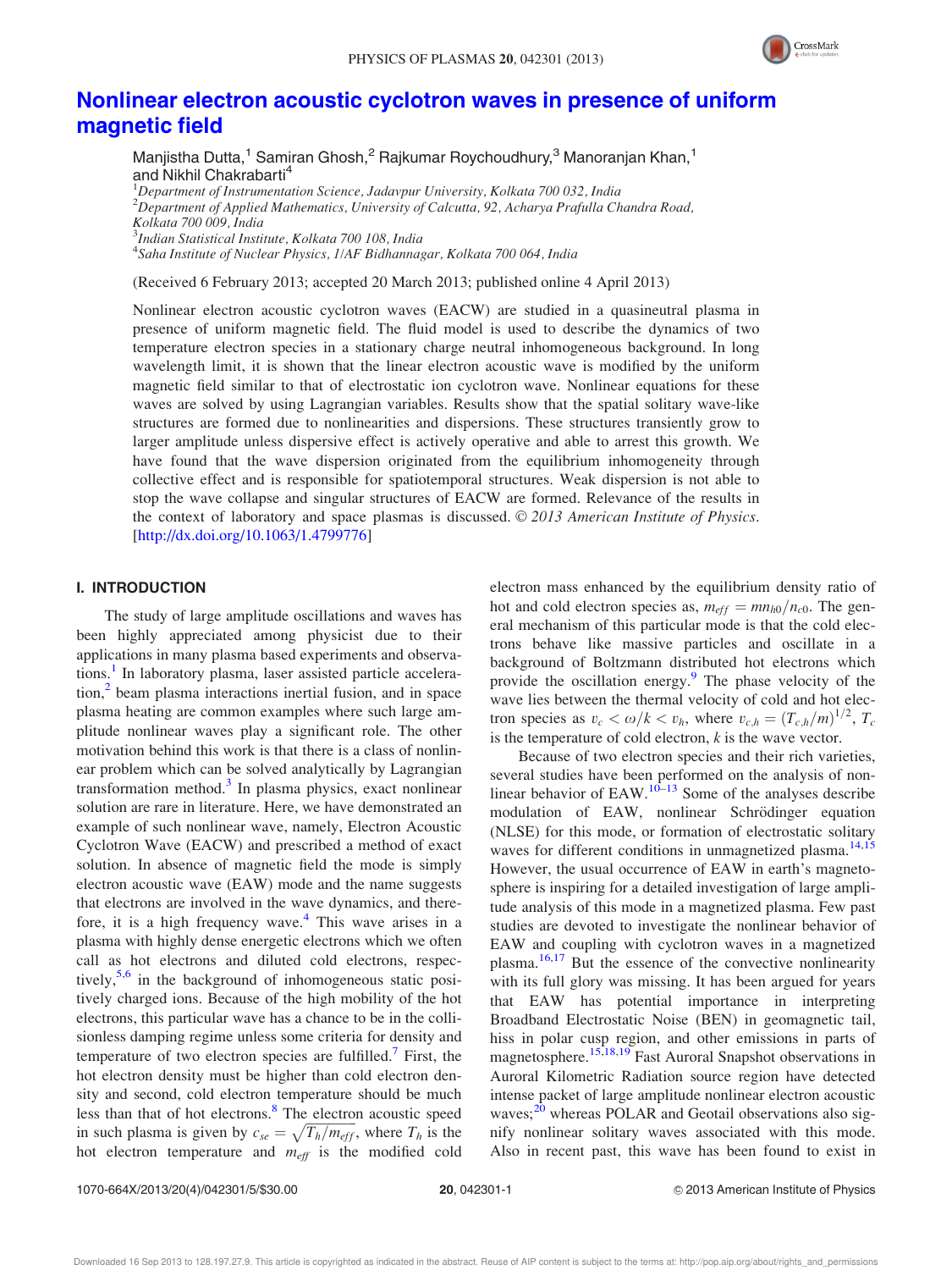laboratory plasma with two temperature electron population. $2<sup>1</sup>$  It has also vast applications in stimulated laser back scattered experiments<sup>22</sup> and also in simulation.<sup>23</sup>

In this paper, we have presented a detailed study of fully nonlinear (EACW) in presence of a uniform magnetic field using Lagrangian transformation. In general, governing equations have  $x, t$  dependence, therefore, solutions of equations which are functions of  $x - ut$  (where u is the velocity of moving frame) can be constructed. However, these solutions are unable to predict any information about the dynamics of the system. Lagrangian technique is basically a transformation of Eulerian coordinates $(x, t)$  to a new coordinate system where the convective nonlinearity reduces to first order temporal variation<sup>24</sup> and enables us to obtain more simple equations which can be analyzed easily. This formulation is more interesting than the usual stationary state  $[f(x - ut)]$  solutions as it confers more enriched solution with information about temporal evolution of plasma state. Here, we have applied this technique in a inhomogeneous plasma system consisting of stationary ions, cold electrons, and hot electrons in presence of a uniform magnetic field to obtain evolution equation for electron density. Our analysis indicates that there is an interplay between nonlinearity and dispersion to form a solitary wave like structure. It should be mentioned that we have considered here the long wavelength electron acoustic cyclotron mode (i.e.,  $k\lambda_D \ll 1$ , where  $\lambda_D$  is the Debye length); therefore, the dispersion due to electric field gradient is absent. However, inhomogeneous density distribution associated with hot electron pressure through collective effect serves the similar role of dispersion. It is shown that weak dispersion will not be able to stop density from collapsing, whereas dispersion being balanced with nonlinearity results in a nonlinear oscillations in time.

The paper is organized as follows. In Sec. II, basic equations and linear mode dispersion are written down. The Lagrangian method describing the nonlinear EACW is presented in Sec. **III**. Finally, the results are discussed in Sec. **IV**.

### II. BASIC EQUATIONS AND LINEAR WAVE

We consider a three component collisionless plasma system, consisting of background ions, inertial cold electrons, and inertia-less hot electrons immersed in a static magnetic field  $B_0$  along the  $\hat{z}$  axis. The ions, having a larger mass than that of electrons, are, therefore, unable to respond in electrons timescale and thus form a static background of positive charge and thereby maintaining charge neutrality throughout the plasma. We are considering waves propagating perpendicular to the applied magnetic field. However, to describe the actual scenario in plasma, magnetic field  $\overline{B}_0$  and propagation vector  $\vec{k}$  is not exactly perpendicular, but the angle between them deviates a little from  $\pi/2$  similar to what happens in ion cyclotron wave. $25$  So the hot electrons can have a velocity component along  $\overline{B}_0$  and move in the direction of magnetic field to maintain charge neutrality in that direction also. These electron fluid the electric field is being balanced by the pressure gradient and form Boltzmann distribution. Neglecting the inertial term from hot electron momentum equation, we have

$$
eE = -T_h \frac{\partial \ln n_h}{\partial x}.
$$
 (1)

In above equation, the thermal pressure of hot electrons is taken as  $(p_h = n_hT_h)$ . Assuming electric field  $E = -\partial \varphi / \partial x$ , integrating both side we have  $n_h = n_{h0} \exp(e\varphi/T_h)$ , where  $n_{h0}$  is equilibrium hot electron density and independent of x,  $\varphi$  is the electrostatic potential and e is the magnitude of electronic charge. For cold electrons, it is their high effective mass  $m_{eff} (=mn_{h0}/n_{c0})$  that prevents them responding in same time scale of hot electrons. Therefore, we consider the full dynamics of this cold electron fluid. Now the governing equations of the cold electron fluid are given by the following system of equations:

$$
\frac{\partial n_c}{\partial t} + \frac{\partial}{\partial x}(n_c v_{cx}) = 0, \tag{2}
$$

$$
\left(\frac{\partial}{\partial t} + v_{cx}\frac{\partial}{\partial x}\right)v_{cx} = -\frac{e}{m}E - \frac{eB_0}{mc}v_{cy},\tag{3}
$$

$$
\left(\frac{\partial}{\partial t} + v_{cx}\frac{\partial}{\partial x}\right)v_{cy} = \frac{eB_0}{mc}v_{cx}.
$$
\n(4)

Here, Eq. (2) is the continuity equation for cold electron fluid, Eqs. (3) and (4) are  $\hat{x}$  and  $\hat{y}$  component of cold electron momentum equation and  $n_c$  and  $v_{cx}$ ,  $v_{cy}$  are density and velocities of cold electron species in  $x$ ,  $y$  directions. These equations are closed by Poisson equation for electric field

$$
\frac{\partial E}{\partial x} = 4\pi e(n_0 - n_c - n_h),\tag{5}
$$

where  $n_0$  is equilibrium ion density. Here, we have considered all the dynamical variables are function of coordinate x and time t. It may be noted that for simplicity, we will consider long wavelength ( $k\lambda_D \ll 1$ ) EAW; therefore, in Eq. (5), we ignore electric field gradient. With these equations, first, we want to investigate the linear dispersion relation for this particular wave mode for neutral plasma. Linearizing these equations in a homogeneous background, we find the dispersion relation for this mode

$$
\omega^2 = \Omega_c^2 + k^2 c_{se}^2,\tag{6}
$$

where  $c_{se}$  is the electron acoustic speed. This equation clearly indicates that the electron acoustic mode is modified by constant electron cyclotron frequency and can be termed as the dispersion relation for electron acoustic cyclotron wave mode. This shows that the cold electrons suffer an acoustic type oscillation; whereas  $\Omega_c^2$  term is the contribution of the Lorentz's force exerted on the electrons. This wave is dispersive in presence of magnetic field as the group velocity, calculated from the above dispersion relation, comes out to be function of  $k$ . In absence of magnetic field, the dispersive character of the wave vanishes.

#### III. NONLINEAR ANALYSIS

In this section, we shall study the nonlinear behavior of EACW in presence of uniform magnetic field. Aiming at

Downloaded 16 Sep 2013 to 128.197.27.9. This article is copyrighted as indicated in the abstract. Reuse of AIP content is subject to the terms at: http://pop.aip.org/about/rights\_and\_permissions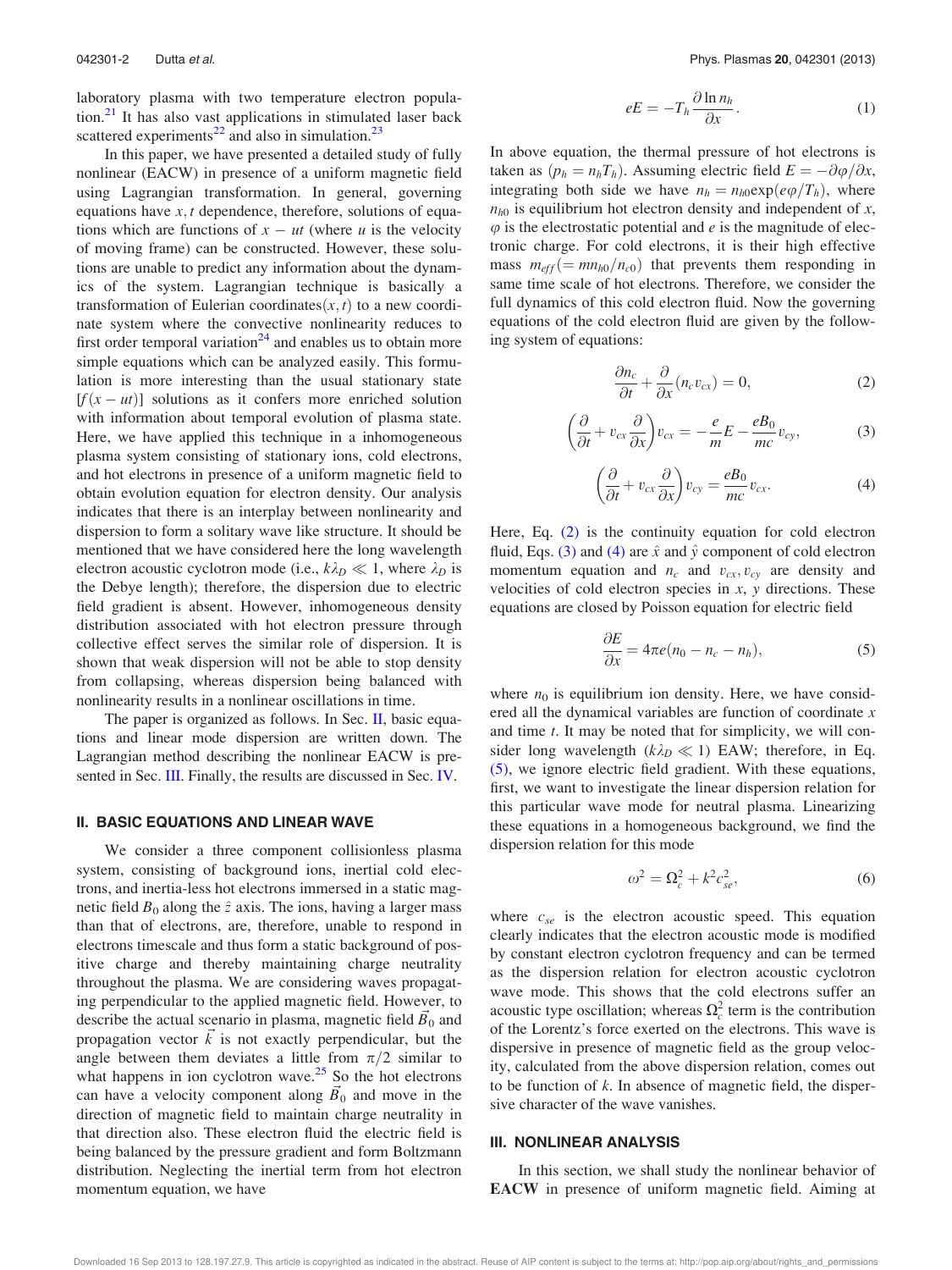obtaining full nonlinear solution, let us introduce the Lagrangian Coordinates  $(\xi, \tau)$ , such that  $\xi$  is function of x and t. The transformation relation between Lagrangian  $(\xi, \tau)$ and Eulerian  $(x, t)$  coordinates is provided as below

$$
\xi = x - \int_0^{\tau} v_{cx}(\xi, \tau) d\tau; \quad \tau = t. \tag{7}
$$

The advantage of this Lagrangian formalism is that, the nonlinear convective derivatives in governing equations become merely time derivatives in our new coordinates

$$
\frac{\partial}{\partial t} + v_{cx} \frac{\partial}{\partial x} = \frac{\partial}{\partial \tau}.
$$
 (8)

Whereas at a certain time, the space derivative operators of both coordinates  $\xi$  and x are related by initial density profile and density at that time

$$
\frac{\partial}{\partial x} = \frac{n_c(\xi, \tau)}{n_c(\xi, 0)} \frac{\partial}{\partial \xi}.
$$
\n(9)

We proceed for implementing Lagrangian transformation to the system of governing equations and the new set of equations namely the continuity and momentum equations for cold electrons are as follows:

$$
\frac{\partial}{\partial \tau} \left( \frac{1}{n_c} \right) = \frac{1}{n_c(\xi, 0)} \frac{\partial v_{cx}}{\partial \xi},\tag{10}
$$

$$
\frac{\partial v_{cx}}{\partial \tau} = \frac{T_h}{m} \frac{n_c}{n_c(\xi, 0)} \frac{\partial \ln n_h}{\partial \xi} - \Omega_c v_{cy},\tag{11}
$$

$$
\frac{\partial v_{cy}}{\partial \tau} = \Omega_c v_{cx}.
$$
 (12)

Note that in Eq. (11), we have replaced electric field from Eq. (1). Combining Eqs. (10) and (12) and integrating it with respect to  $\tau$ , we get the following equation for  $v_{cy}$ :

$$
\frac{1}{n_c(\xi,0)}\frac{\partial v_{cy}}{\partial \xi} = \Omega_c \left(\frac{1}{n_c} - \frac{1}{n_c(\xi,0)}\right). \tag{13}
$$

To obtain the above equation, we have taken at  $\tau = 0$ ,  $n_c$  $n_c(\xi, 0)$  and  $\partial v_c/\partial \xi = 0$ . Next, we eliminate all other variables except hot and cold electron density from Eqs. (10) and (13), and finally obtain

$$
\left[\frac{\partial^2}{\partial \tau^2} + \Omega_c^2\right] \left(\frac{1}{n_c}\right) = \frac{\Omega_c^2}{n_c(\xi, 0)} + \frac{T_h}{m} \frac{1}{n_c(\xi, 0)} \frac{\partial}{\partial \xi} \left[\frac{n_c}{n_c(\xi, 0)} \frac{\partial \ln n_h}{\partial \xi}\right].
$$
\n(14)

From the quasineutrality condition (5) neglecting electric field gradient consistent with long wavelength EAW mode, we have

$$
n_0 = n_c + n_h,\tag{15}
$$

where  $n_0$  is the equilibrium ion density. At  $\tau = 0$ ,  $n_0 = n_{h0} + n_c(\xi, 0)$ . Now,  $n_{h0}$  is equilibrium hot electron density, which is independent of  $x$ . So, to satisfy the quasineutrality condition at  $\tau = 0$ , ion density should be taken as function of space since initially cold electron density is inhomogeneous. This relaxes the assumption of uniform ion density. Moreover, the inhomogeneous density is a common feature in plasma and thus, closely related to more realistic situation. Inserting this neutrality condition Eq. (15), we obtain

$$
\left[\frac{\partial^2}{\partial \tau^2} + \Omega_c^2\right] \left(\frac{1}{n_c}\right) = \frac{\Omega_c^2}{n_c(\xi, 0)} + \frac{T_h}{m} \frac{1}{n_c(\xi, 0)} \frac{\partial}{\partial \xi}
$$

$$
\times \left[\frac{n_c}{n_c(\xi, 0)} \frac{\partial}{\partial \xi} \ln\left\{n_0(\xi) \left(1 - \frac{n_c}{n_0(\xi)}\right)\right\}\right].
$$
(16)

Here, we will use the inequality  $n_c/n_{h0} < 1$  (therefore  $n_c/n_0 \ll 1$ ), for existence of EAW in a plasma. Using this fact in the above equation together with equilibrium ion density distribution  $n_0(\xi) = n_0 \exp(-\alpha^2 \xi^2)$  in Eq. (16), we obtain

$$
\left[\frac{\partial^2}{\partial \hat{\tau}^2} + 1\right] \left(\frac{1}{\hat{n}_c}\right) = \frac{1}{\hat{n}_c(\xi, 0)} - a^2 \frac{1}{\hat{n}_c(\xi, 0)} \frac{\partial}{\partial \hat{\xi}} \left[\frac{\hat{n}_c \hat{\xi}}{\hat{n}_c(\xi, 0)}\right] - \frac{1}{\hat{n}_c(\xi, 0)} \frac{\partial}{\partial \hat{\xi}} \left[\frac{\hat{n}_c}{\hat{n}_c(\xi, 0)} \frac{\partial}{\partial \hat{\xi}} (\hat{n}_c e^{\hat{\alpha}^2 \hat{\xi}^2})\right],
$$
\n(17)

where  $\alpha$  is identified as inverse of equilibrium ion inhomogeneity scale length. The hat variables in above equation represent the normalized variables. The cold electron density  $n_c$  is normalized to its equilibrium value, i.e.,  $n_{c0}$ , space is normalized as  $\zeta = \zeta \Omega_c/c_{se}$  time is normalized to inverse of electron gyro-frequency like  $\hat{\tau} = \Omega_c \tau$ , and  $\hat{\alpha} = \alpha c_{se}/\Omega_c \equiv \rho_{se}/L_n$ , where  $\rho_{se}$  is cold electron larmor radius and  $L_n$  is inhomogeneous density scale length and denoted  $a^2 = 2\hat{\alpha}^2(n_0/n_{c0})$ , a dimensionless parameter. Note that the term proportional to  $a^2$  explicitly contains  $n_c\xi$ , which is essentially nonlinear since  $\xi$  involves cold electron velocity  $v_c$ . This clearly indicates the manifestation of convective nonlinearity through collective effect and frequently we designate the term  $a^2$  as nonlinearity parameter in our analysis. Hereafter, for simplicity of notation, we will remove all the hats and work with these normalized variables. Now, because of certain symmetry of the Eq. (17), it can be solved by using a separation of variables. Heading for obtaining full nonlinear solution, we first write the cold electron density as

$$
n_c(\xi, \tau) = \psi(\tau) N(\xi). \tag{18}
$$

At  $\tau = 0$ , we can represent  $n_c(\xi, 0) = \psi(0)N(\xi)$  and  $\psi(0)N(0)$  can be taken as unity since we are working with normalized variables. Without any loss of generality, we can use  $\psi(0) = N(0) = 1$ . Substituting  $n_c(\xi, \tau)$  in Eq. (17) and separating for time and space variables, we get

$$
\frac{1}{\psi^2} \left[ \left( \frac{\partial^2}{\partial \tau^2} + 1 \right) \frac{1}{\psi} - 1 + a^2 \psi \right] = -\frac{\partial^2}{\partial \xi^2} \left( N e^{\hat{\alpha}^2 \xi^2} \right) = \beta, \tag{19}
$$

where  $\beta$  is an arbitrary separation constant to be determined later. The two evolution equations for space and time profile of cold electron density are given by

Downloaded 16 Sep 2013 to 128.197.27.9. This article is copyrighted as indicated in the abstract. Reuse of AIP content is subject to the terms at: http://pop.aip.org/about/rights\_and\_permissions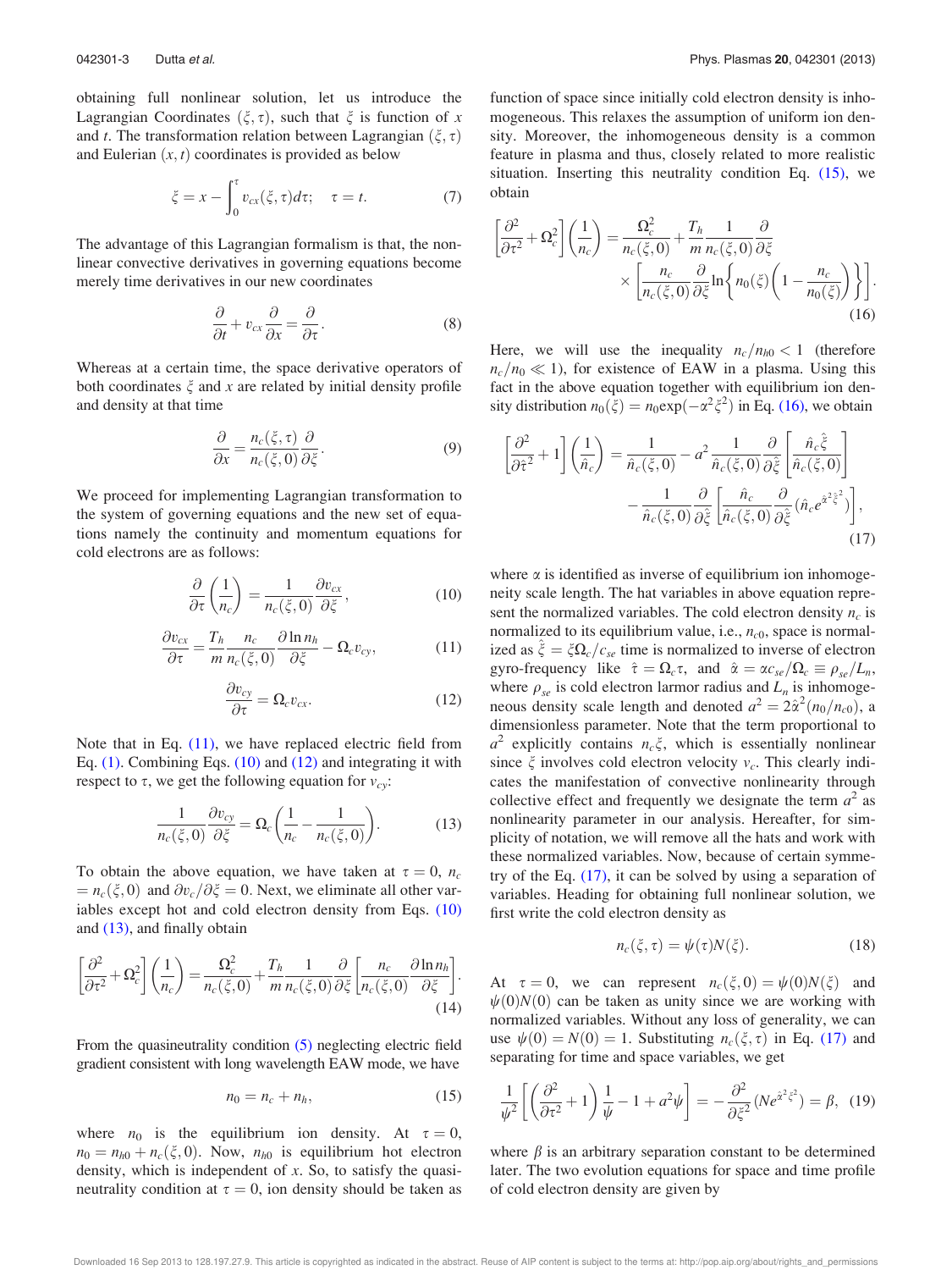$$
\frac{d^2}{d\xi^2}(Ne^{\hat{\alpha}^2\xi^2}) = -\beta,\tag{20}
$$

$$
\left(\frac{d^2}{d\tau^2} + 1\right)\frac{1}{\psi} - 1 + a^2\psi = \beta\psi^2.
$$
 (21)

The spatial part of density can be easily integrated out from Eq. (20) with the condition, at  $\xi \rightarrow 0$ ,  $N = 1$ , and  $dN/d\xi \rightarrow 0$ , and we have

$$
N(\xi) = \left(1 - \frac{1}{2}\beta \xi^2\right) e^{-\hat{\alpha}^2 \xi^2}.
$$
 (22)

The arbitrary constant  $\beta$  can be determined from the following density conservation condition over the whole space, e.g.,  $\int_{-\infty}^{+\infty} N(\xi, 0) d\xi = 1$ . The straightforward integration gives us

$$
\beta = 4\hat{\alpha}^2 \left( 1 - \frac{\hat{\alpha}}{\sqrt{\pi}} \right). \tag{23}
$$

The parameter  $\hat{\alpha}$  is a normalized equilibrium density scale length which is positive. The above relation tells us that  $\beta$ must be positive. The condition  $\beta > 0$  implies that  $\hat{\alpha} < \sqrt{\pi}$ . From this we may write the inequality as  $L_n > \rho_{se}/\sqrt{\pi}$ . The opposite limit, i.e.,  $L_n < \rho_{se}/\sqrt{\pi}$ , which is in contradiction with fluid theory hence negative value of  $\beta$  is ruled out. We have solved Eq. (21) using MATLAB to obtain the time dependent part of the density. In this solution, we have taken the initial conditions at  $\tau = 0$ ,  $d\psi/d\tau = 0$ , and  $\psi = 1$ . The solution is given in Fig. 1 for a typical value of  $\hat{\alpha} = 0.27$  and  $n_0/n_{c0}=5.5, 9.0$ . The time variation of the density amplitude shows nonlinear oscillations as expected. To write the complete solution, we also need to convert the Lagrangian variables to Eulerian and is done by means of the Eqs. (9) and (7) which is given by  $\xi = x\psi$ . Therefore, the cold electron density in terms of original  $(x, t)$  variables becomes

$$
n_c = \psi(t) \left( 1 - \frac{1}{2} \beta x^2 \psi(t)^2 \right) e^{-\hat{\alpha}^2 x^2 \psi(t)^2}, \tag{24}
$$

where  $\psi(t)$  has to be determined from Eq. (21). We emphasize that the obtained expression of cold electron density given in Eq.  $(24)$  is a complete solution of full nonlinear system of our governing equations. We have pictorially represented the density solution in space and time for different values of parameters as shown in Fig. 2.

#### IV. DISCUSSIONS AND SUMMARY

In this paper, we have explored the space and time evolution of cold electron density in a plasma with inhomogeneous ions, cold electrons, and hot electrons in presence of externally applied uniform magnetic field. The Lagrangian transformation is employed in a fluid model which fruitfully simplifies the complicated nonlinear problem into a solvable form. Small amplitude (linear) analysis shows electron acoustic wave is modified due to cyclotron motion and produce similar result as ion cyclotron waves. The nonlinear equation is



FIG. 1. Normalized time dependent density amplitude  $\psi$  for cold electron species are shown. For the left panel  $\hat{\alpha} = 0.27$ ,  $n_0/n_{c0} = 5.5$  and for the right side figure  $\hat{\alpha} = 0.27$ ,  $n_0/n_{c0} = 9.0$ . The left-hand side figure shows that the density amplitude exhibits nonlinear oscillation, whereas on the right figure for large values for the nonlinearity parameter, density goes towards singularity.

then solved exploiting the symmetry of the equation using separation of variable method. The full nonlinear analysis shows nonlinear oscillation of the density amplitude in time, whereas there is a localized density structures in space. These results are manifestation of an interplay between nonlinearity and dispersion. However, it should be mentioned that the dispersion present here is not usual dispersion due to electric field gradient (since we have taken neutral plasma throughout), but it is a kind of wave dispersion associated with equilibrium inhomogeneity. As it is mentioned before, the convective nonlinearity which was hidden in  $\xi$  is reflected in the term which is proportional to  $a^2$  in Eq. (17). Depending on the strength of this nonlinearity density solution goes to large amplitude and eventually shows singular behavior. In such a situation, the wave dispersion cannot stop the density singularity which is shown in the right (red) Fig. 2. The spatial structures that we have found show qualitative similarity with satellite observations.<sup>20</sup>

In this work, it has been demonstrated that the Lagrangian fluid description is a powerful tool for studying the complex dynamics of an arbitrary large amplitude electron acoustic cyclotron waves. The nonlinear equation presented here has a similarity with unmagnetized electron warm plasma oscillation. $26$  However, the physical situation

Downloaded 16 Sep 2013 to 128.197.27.9. This article is copyrighted as indicated in the abstract. Reuse of AIP content is subject to the terms at: http://pop.aip.org/about/rights\_and\_permissions